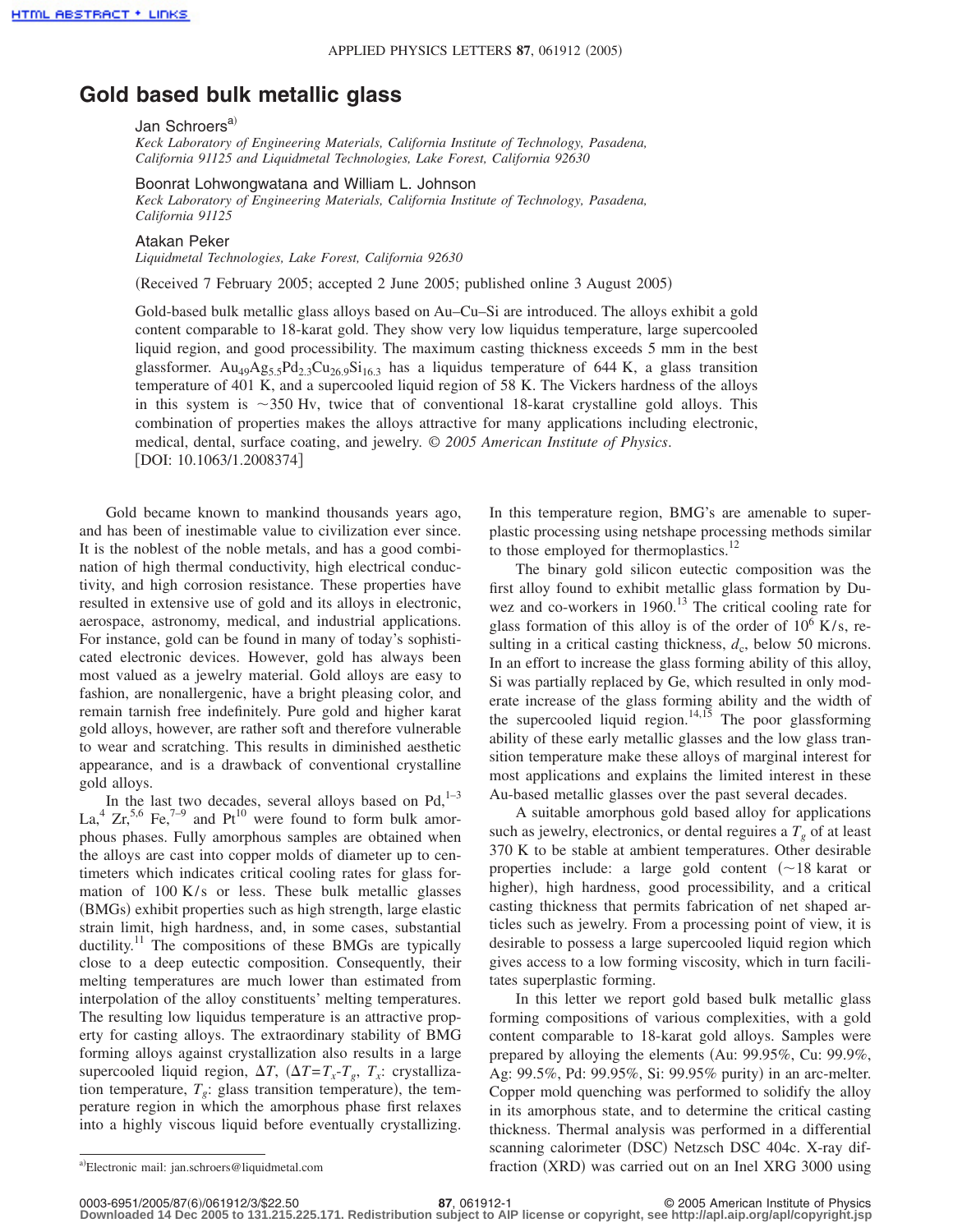

FIG. 1. DSC thermogram determined by heating with 20 K/min of gold based alloys of various compositions that were cast in copper molds of various sizes. (a)  $Au_{55}Cu_{25}Si_{20}$  cast in 0.5 mm copper mold; (b)  $Au_{46}Ag_5Cu_{29}Si_{20}$  cast in 1 mm copper mold; (c)  $Au_{52}Pd_{2.3}Cu_{29.2}Si_{16.5}$  cast in 2 mm copper mold; (d)  $Au_{49}Ag_{5.5}Pd_{2.3}Cu_{26.9}Si_{16.3}$  cast in 5 mm copper mold.

Cu *K*- radiation. Hardness tests were performed on a Leco R-600.

Within this alloy development work a large number of compositions was studied from various families of alloys. The alloys that are explicitly introduced represents the compositions in each alloy family with the highest glass forming ability. Figure 1 shows the DSC thermogram obtained by heating at a rate of 20 K/min for four gold alloys. The thermogram in Fig.  $1(a)$  is that of  $Au_{55}Cu_{25}Si_{20}$  which was cast in a 0.5 mm copper mold, Fig. 1(b) shows  $Au_{46}Ag_5Cu_{29}Si_{20}$ , cast at 1 mm, Fig. 1(c) shows  $Au_{52}Pd_{2.3}Cu_{29.2}Si_{16.5}$  cast at 2 mm, and Fig. 1(d) shows  $Au_{49}Ag_{5.5}Pd_{2.3}Cu_{26.9}Si_{16.3}$  cast at 5 mm. All compositions are in atomic percent. All alloys show a glass transition and a crystallization peak suggesting that at least some fraction of the material was amorphous. A comparison of the heat of crystallization,  $\Delta H$ , and the heat of fusion,  $H_f$ , which are summarized for the various alloys in Table I gives approximately  $\Delta H/H_f = 0.6$ , a value typical for an entirely amorphous sample. When comparing with the  $T<sub>g</sub>$ of the early gold alloys of about  $300 \text{ K}$  (Refs. 13-15) all alloys have surprisingly high  $T_g$ . Their  $T_g$  is higher than 370 K with the exception of  $Au_{55}Cu_{25}Si_{20}$ , thereby exceeding requirements for most jewelry applications.

Figure 2 shows the x-ray diffractogram of the four alloys. The diffractogram in Fig. 2(a) is that of  $Au_{55}Cu_{25}Si_{20}$ cast in a  $0.5$  mm copper mold, Fig.  $2(b)$  shows  $\text{Au}_{56}\text{Ag}_{5}\text{Cu}_{29}\text{Si}_{20}$  cast at 1 mm, Fig. 2(c) shows  $Au_{52}Pd_{2.3}Cu_{29.2}Si_{16.5}$  cast at 2 mm, and Fig. 2(d) shows  $Au_{49}Ag_{5.5}Pd_{2.3}Cu_{26.9}Si_{16.3}$  cast at 5 mm. All spectra show

TABLE I. Summary of the properties of the various gold based alloys. The maximum thickness the alloy could be cast amorphous,  $d_c$ , was determined for copper mold quenching.

| Composition<br>$(at \%)$                                                           |                    |        | $T_x$ $\Delta T$ $T_l$ $T_{\text{rg}}$ $d_c$ $\Delta H$ $H_f$<br>(K) (K) (K) (K) $T_g/T_l$ (mm) (J/g) (J/g) |     |    |    |
|------------------------------------------------------------------------------------|--------------------|--------|-------------------------------------------------------------------------------------------------------------|-----|----|----|
| $Au_{49}Ag_{55}Pd_{23}Cu_{26.9}Si_{16.3}$                                          |                    |        | 401 459 58 644 0.62                                                                                         | 5   | 35 | 46 |
| Au <sub>52</sub> Pd <sub>23</sub> Cu <sub>29</sub> <sub>2</sub> Si <sub>16.5</sub> | 393 427 34 651 0.6 |        |                                                                                                             | 2   | 33 | 49 |
| $Au_{46}Ag_5Cu_{29}Si_{20}$                                                        | 395 420            | 25 664 | 0.59                                                                                                        | 1   | 28 | 46 |
| $Au_{55}Cu_{25}Si_{20}$                                                            | 348 383 35 654     |        | 0.53                                                                                                        | 0.5 | 32 | 57 |



FIG. 2. X-ray diffraction thermogram of gold based alloys of various compositions that were cast in copper molds with various diameters. (a)  $Au_{55}Cu_{25}Si_{20}$  cast in 0.5 mm copper mold; (b)  $Au_{46}Ag_{5}Cu_{29}Si_{20}$  cast in 1 mm copper mold; (c)  $Au_{52}Pd_{2.3}Cu_{29.2}Si_{16.5}$  cast in 2 mm copper mold; (d)  $Au_{49}Ag_{5.5}Pd_{2.3}Cu_{26.9}Si_{16.3}$  cast in 5 mm copper mold.

broad maxima typical for entirely amorphous material, supporting the DSC results.

The results are summarized in Table I. All alloys show liquidus temperatures of below 700 K.  $Au_{49}Ag_{5.5}Pd_{2.3}Cu_{26.9}Si_{16.3}$  has a liquidus temperature as low as 644 K. With the glass transition temperature of 401 K, the alloy has the reduced glass transition temperature,  $T_{\text{r}g}$  $=T_g/T_l$ , of 0.62, a value only seen among excellent bulk metallic glassformers.<sup>16</sup> The supercooled liquid region for Au<sub>55</sub>Cu<sub>25</sub>Si<sub>20</sub>, Au<sub>56</sub>Ag<sub>5</sub>Cu<sub>29</sub>Si<sub>20</sub>, and Au<sub>52</sub>Pd<sub>2.3</sub>Cu<sub>29.2</sub>Si<sub>16.5</sub> is approximately 30 K. For  $Au_{49}Ag_{5.5}Pd_{2.3}Cu_{26.9}Si_{16.3}$ , the supercooled liquid region reaches 58 K.

 $\Delta T$  is often used as a parameter that describes the super plastic formability of a BMG.<sup>17,18</sup> However, when comparing the formability of different alloy systems,  $\Delta T$  should be normalized to the width of the undercooled liquid region,  $T_l$  $-T_g$  (*T<sub>i</sub>*: liquidus temperature). The parameter, S= $\Delta T/(T_l)$  $-T_g$ ), shows better correlation with formability, even though the assumption of identical fragility of the liquid and viscosity at  $\overline{T}_l$  is oversimplified.<sup>19</sup> The *S* parameter for  $Au_{49}Ag_{5.5}Pd_{2.3}Cu_{26.9}Si_{16.3}$  of 0.24 exceeds even the one for  $Zr_{44}Ti_{11}Cu_{10}Ni_{10}Be_{25}$  of 0.2, an alloy frequently used and known for its super plastic formability, $20$  but is below the



FIG. 3.  $Au_{49}Ag_{5.5}Pd_{2.3}Cu_{26.9}Si_{16.3}$ , superplastically formed from a rod shape into this article. The forming was carried out in air at 423 K for 200 s under a forming pressure of 100 MPa. The amorphous structure of the plastically formed article was confirmed by DSC and x ray. Note that the as-formed article is shown with no subsequent finishing. The flash and overflows have not been removed.

**Downloaded 14 Dec 2005 to 131.215.225.171. Redistribution subject to AIP license or copyright, see http://apl.aip.org/apl/copyright.jsp**